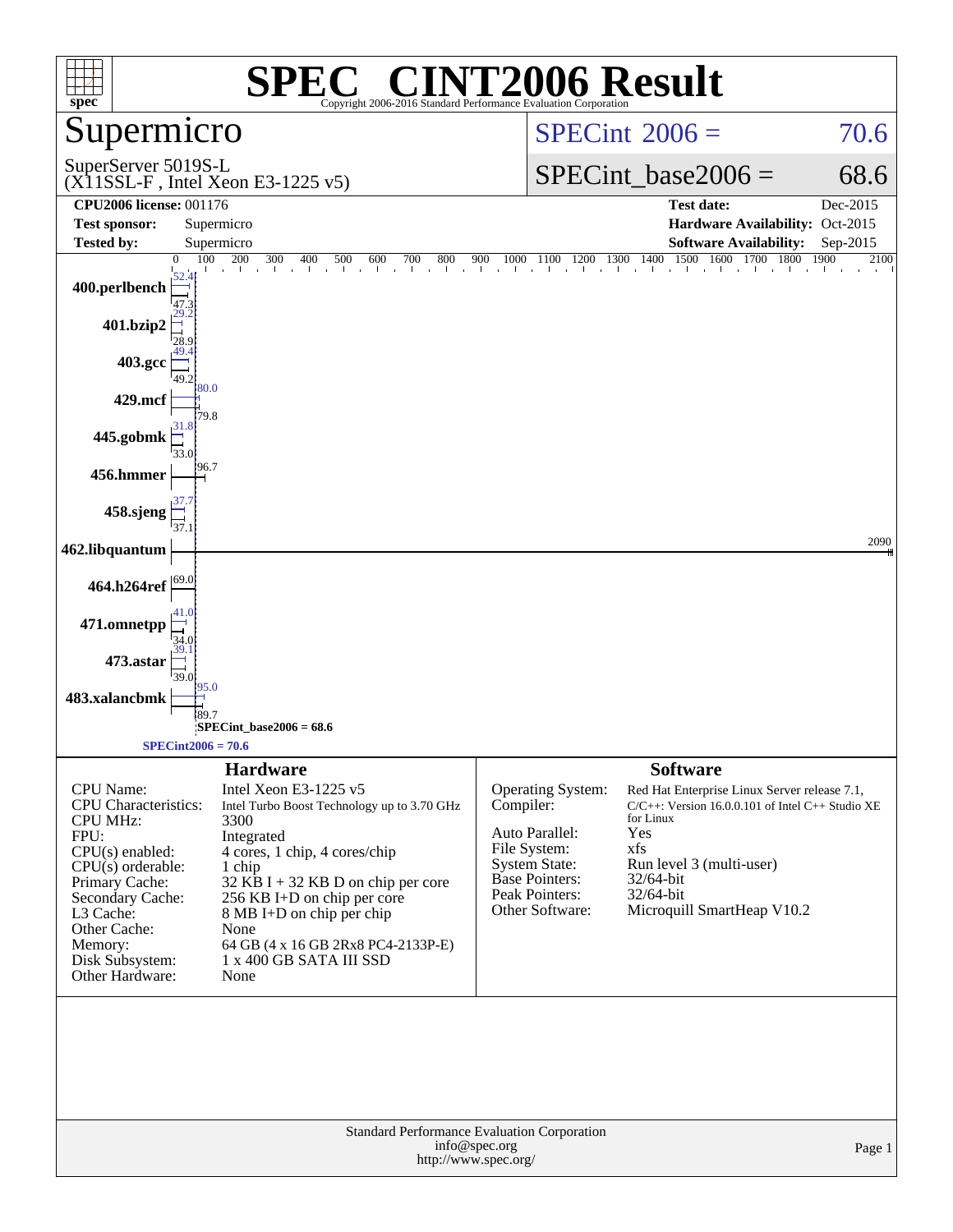

## Supermicro

#### $SPECint2006 = 70.6$  $SPECint2006 = 70.6$

SuperServer 5019S-L

(X11SSL-F , Intel Xeon E3-1225 v5)

SPECint base2006 =  $68.6$ 

**[CPU2006 license:](http://www.spec.org/auto/cpu2006/Docs/result-fields.html#CPU2006license)** 001176 **[Test date:](http://www.spec.org/auto/cpu2006/Docs/result-fields.html#Testdate)** Dec-2015 **[Test sponsor:](http://www.spec.org/auto/cpu2006/Docs/result-fields.html#Testsponsor)** Supermicro Supermicro **[Hardware Availability:](http://www.spec.org/auto/cpu2006/Docs/result-fields.html#HardwareAvailability)** Oct-2015 **[Tested by:](http://www.spec.org/auto/cpu2006/Docs/result-fields.html#Testedby)** Supermicro **Supermicro [Software Availability:](http://www.spec.org/auto/cpu2006/Docs/result-fields.html#SoftwareAvailability)** Sep-2015

#### **[Results Table](http://www.spec.org/auto/cpu2006/Docs/result-fields.html#ResultsTable)**

|                                                                                                          | <b>Base</b>    |       |                |       |                |       | <b>Peak</b>    |              |                |              |                |              |
|----------------------------------------------------------------------------------------------------------|----------------|-------|----------------|-------|----------------|-------|----------------|--------------|----------------|--------------|----------------|--------------|
| <b>Benchmark</b>                                                                                         | <b>Seconds</b> | Ratio | <b>Seconds</b> | Ratio | <b>Seconds</b> | Ratio | <b>Seconds</b> | <b>Ratio</b> | <b>Seconds</b> | <b>Ratio</b> | <b>Seconds</b> | <b>Ratio</b> |
| 400.perlbench                                                                                            | 205            | 47.6  | 206            | 47.3  | 207            | 47.2  | 186            | 52.4         | 187            | 52.4         | 186            | 52.4         |
| 401.bzip2                                                                                                | 335            | 28.8  | 334            | 28.9  | 334            | 28.9  | 330            | 29.2         | 330            | 29,2         | 330            | 29.2         |
| $403.\text{gcc}$                                                                                         | 163            | 49.3  | 164            | 49.2  | 164            | 49.2  | 163            | 49.5         | 163            | 49.4         | 163            | <u>49.4</u>  |
| $429$ mcf                                                                                                | 114            | 79.8  | 113            | 80.5  | 114            | 79.8  | 114            | 80.0         | 114            | 80.1         | 115            | 79.1         |
| $ 445.\text{gobmk} $                                                                                     | 318            | 33.0  | 318            | 33.0  | 318            | 33.0  | 330            | 31.8         | 330            | 31.8         | 330            | 31.8         |
| $456.$ hmmer                                                                                             | 96.5           | 96.7  | 96.8           | 96.4  | 96.4           | 96.7  | 96.5           | 96.7         | 96.8           | 96.4         | 96.4           | 96.7         |
| $ 458 \text{.}$ sjeng                                                                                    | <u>326</u>     | 37.1  | 326            | 37.1  | 326            | 37.2  | 321            | 37.7         | 321            | 37.7         | 321            | 37.7         |
| 462.libquantum                                                                                           | 9.87           | 2100  | 9.93           | 2090  | 9.89           | 2090  | 9.87           | 2100         | 9.93           | 2090         | 9.89           | 2090         |
| 464.h264ref                                                                                              | 321            | 69.0  | 320            | 69.1  | 321            | 69.0  | 321            | 69.0         | 320            | 69.1         | 321            | 69.0         |
| $ 471$ .omnetpp                                                                                          | 189            | 33.1  | 184            | 34.0  | 184            | 34.0  | 152            | 41.1         | 152            | 41.0         | 153            | 41.0         |
| $473$ . astar                                                                                            | 180            | 39.0  | 179            | 39.2  | 180            | 38.9  | 179            | 39.1         | 180            | 39.0         | 180            | 39.1         |
| 483.xalancbmk                                                                                            | 76.9           | 89.7  | 77.2           | 89.4  | 76.9           | 89.8  | 72.6           | 95.0         | 72.4           | 95.3         | 72.6           | 95.0         |
| Results appear in the order in which they were run. Bold underlined text indicates a median measurement. |                |       |                |       |                |       |                |              |                |              |                |              |

#### **[Submit Notes](http://www.spec.org/auto/cpu2006/Docs/result-fields.html#SubmitNotes)**

The config file option 'submit' was used.

#### **[Operating System Notes](http://www.spec.org/auto/cpu2006/Docs/result-fields.html#OperatingSystemNotes)**

Stack size set to unlimited using "ulimit -s unlimited"

#### **[Platform Notes](http://www.spec.org/auto/cpu2006/Docs/result-fields.html#PlatformNotes)**

 Sysinfo program /usr/cpu2006/config/sysinfo.rev6914 \$Rev: 6914 \$ \$Date:: 2014-06-25 #\$ e3fbb8667b5a285932ceab81e28219e1 running on X10SRA-01 Wed Jan 28 01:25:59 2015 This section contains SUT (System Under Test) info as seen by some common utilities. To remove or add to this section, see: <http://www.spec.org/cpu2006/Docs/config.html#sysinfo> From /proc/cpuinfo model name : Intel(R) Xeon(R) CPU E3-1225 v5 @ 3.30GHz 1 "physical id"s (chips) 4 "processors" cores, siblings (Caution: counting these is hw and system dependent. The following excerpts from /proc/cpuinfo might not be reliable. Use with caution.) cpu cores : 4 siblings : 4 physical 0: cores 0 1 2 3 cache size : 8192 KB Continued on next page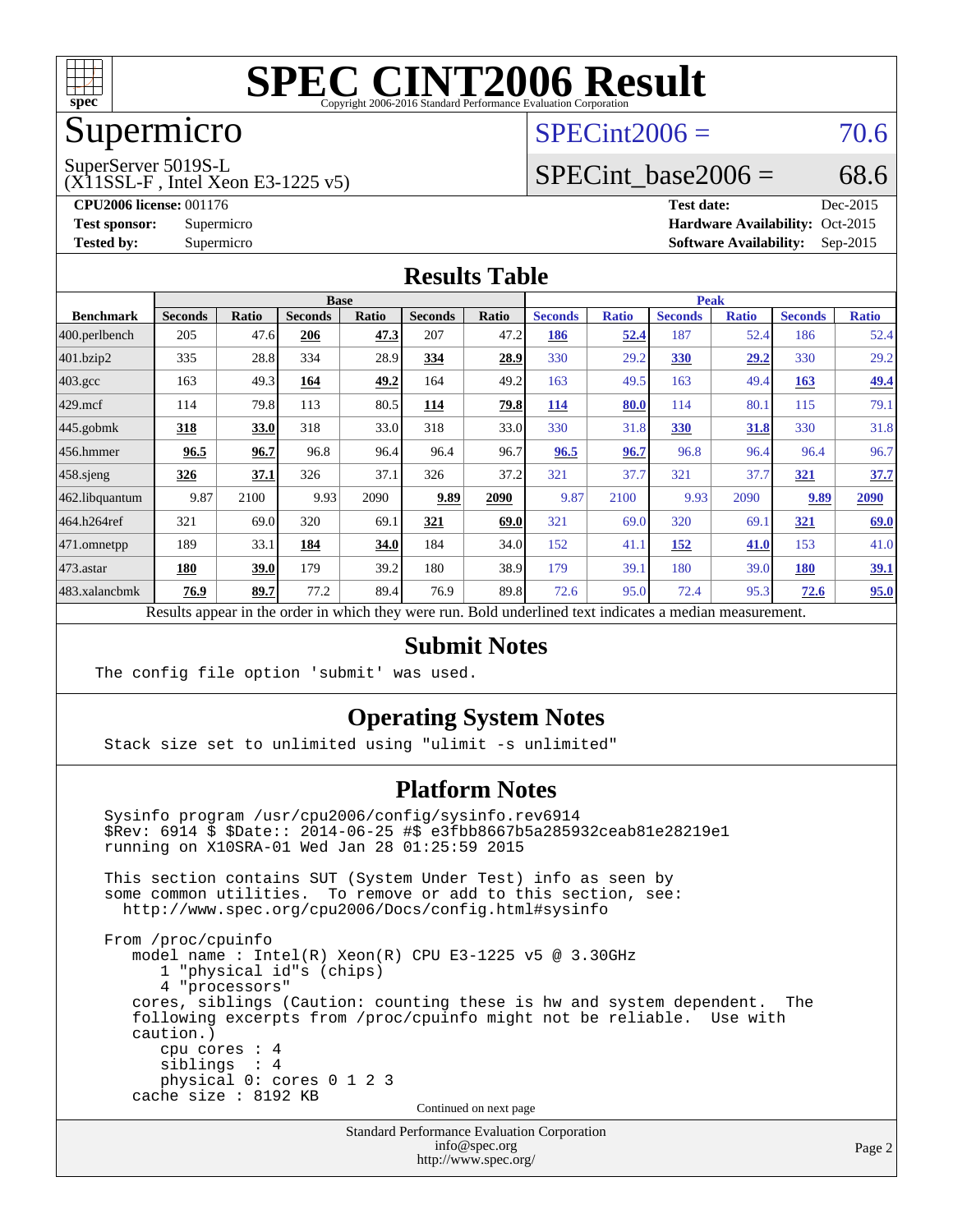

#### Supermicro

 $SPECint2006 = 70.6$  $SPECint2006 = 70.6$ 

Page 3

(X11SSL-F , Intel Xeon E3-1225 v5) SuperServer 5019S-L

 $SPECTnt\_base2006 = 68.6$ 

**[CPU2006 license:](http://www.spec.org/auto/cpu2006/Docs/result-fields.html#CPU2006license)** 001176 **[Test date:](http://www.spec.org/auto/cpu2006/Docs/result-fields.html#Testdate)** Dec-2015 **[Test sponsor:](http://www.spec.org/auto/cpu2006/Docs/result-fields.html#Testsponsor)** Supermicro Supermicro **[Hardware Availability:](http://www.spec.org/auto/cpu2006/Docs/result-fields.html#HardwareAvailability)** Oct-2015 **[Tested by:](http://www.spec.org/auto/cpu2006/Docs/result-fields.html#Testedby)** Supermicro **[Software Availability:](http://www.spec.org/auto/cpu2006/Docs/result-fields.html#SoftwareAvailability)** Sep-2015

#### **[Platform Notes \(Continued\)](http://www.spec.org/auto/cpu2006/Docs/result-fields.html#PlatformNotes)**

Standard Performance Evaluation Corporation From /proc/meminfo MemTotal: 65924016 kB HugePages\_Total: 0<br>Hugepagesize: 2048 kB Hugepagesize: From /etc/\*release\* /etc/\*version\* os-release: NAME="Red Hat Enterprise Linux Server" VERSION="7.1 (Maipo)" ID="rhel" ID\_LIKE="fedora" VERSION\_ID="7.1" PRETTY\_NAME="Red Hat Enterprise Linux Server 7.1 (Maipo)" ANSI\_COLOR="0;31" CPE\_NAME="cpe:/o:redhat:enterprise\_linux:7.1:GA:server" redhat-release: Red Hat Enterprise Linux Server release 7.1 (Maipo) system-release: Red Hat Enterprise Linux Server release 7.1 (Maipo) system-release-cpe: cpe:/o:redhat:enterprise\_linux:7.1:ga:server uname -a: Linux X10SRA-01 3.10.0-229.el7.x86\_64 #1 SMP Thu Jan 29 18:37:38 EST 2015 x86\_64 x86\_64 x86\_64 GNU/Linux run-level 3 Jan 28 01:16 SPEC is set to: /usr/cpu2006 Filesystem Type Size Used Avail Use% Mounted on /dev/sda2 xfs 183G 5.2G 178G 3% / Additional information from dmidecode: Warning: Use caution when you interpret this section. The 'dmidecode' program reads system data which is "intended to allow hardware to be accurately determined", but the intent may not be met, as there are frequent changes to hardware, firmware, and the "DMTF SMBIOS" standard. BIOS American Megatrends Inc. 1.0a 10/23/2015 Memory: 4x Samsung M391A2K43BB1-CPB 16 GB 2 rank 2133 MHz (End of data from sysinfo program) **[General Notes](http://www.spec.org/auto/cpu2006/Docs/result-fields.html#GeneralNotes)** Environment variables set by runspec before the start of the run:  $KMP$  AFFINITY = "granularity=fine, scatter" LD\_LIBRARY\_PATH = "/usr/cpu2006/libs/32:/usr/cpu2006/libs/64:/usr/cpu2006/sh" OMP\_NUM\_THREADS = "4" Binaries compiled on a system with 1x Intel Core i5-4670K CPU + 32GB memory using RedHat EL 7.1 Continued on next page

> [info@spec.org](mailto:info@spec.org) <http://www.spec.org/>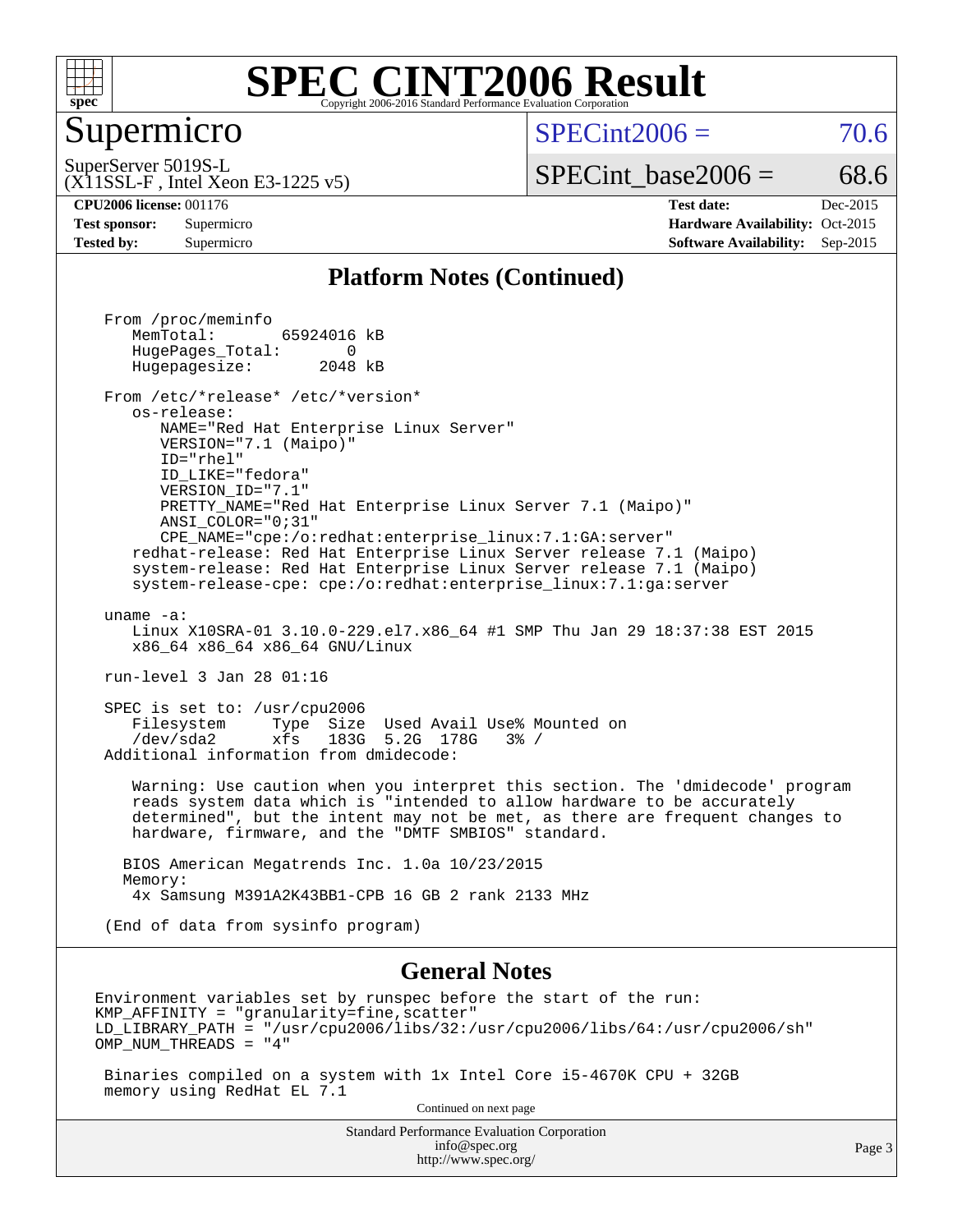

#### Supermicro

 $SPECint2006 = 70.6$  $SPECint2006 = 70.6$ 

SuperServer 5019S-L

(X11SSL-F , Intel Xeon E3-1225 v5)

**[CPU2006 license:](http://www.spec.org/auto/cpu2006/Docs/result-fields.html#CPU2006license)** 001176 **[Test date:](http://www.spec.org/auto/cpu2006/Docs/result-fields.html#Testdate)** Dec-2015

SPECint base2006 =  $68.6$ 

**[Test sponsor:](http://www.spec.org/auto/cpu2006/Docs/result-fields.html#Testsponsor)** Supermicro Supermicro **[Hardware Availability:](http://www.spec.org/auto/cpu2006/Docs/result-fields.html#HardwareAvailability)** Oct-2015 **[Tested by:](http://www.spec.org/auto/cpu2006/Docs/result-fields.html#Testedby)** Supermicro **Supermicro [Software Availability:](http://www.spec.org/auto/cpu2006/Docs/result-fields.html#SoftwareAvailability)** Sep-2015

#### **[General Notes \(Continued\)](http://www.spec.org/auto/cpu2006/Docs/result-fields.html#GeneralNotes)**

 Transparent Huge Pages enabled with: echo always > /sys/kernel/mm/transparent\_hugepage/enabled

## **[Base Compiler Invocation](http://www.spec.org/auto/cpu2006/Docs/result-fields.html#BaseCompilerInvocation)**

[C benchmarks](http://www.spec.org/auto/cpu2006/Docs/result-fields.html#Cbenchmarks): [icc -m64](http://www.spec.org/cpu2006/results/res2016q1/cpu2006-20151223-38499.flags.html#user_CCbase_intel_icc_64bit_f346026e86af2a669e726fe758c88044)

[C++ benchmarks:](http://www.spec.org/auto/cpu2006/Docs/result-fields.html#CXXbenchmarks) [icpc -m64](http://www.spec.org/cpu2006/results/res2016q1/cpu2006-20151223-38499.flags.html#user_CXXbase_intel_icpc_64bit_fc66a5337ce925472a5c54ad6a0de310)

#### **[Base Portability Flags](http://www.spec.org/auto/cpu2006/Docs/result-fields.html#BasePortabilityFlags)**

 400.perlbench: [-DSPEC\\_CPU\\_LP64](http://www.spec.org/cpu2006/results/res2016q1/cpu2006-20151223-38499.flags.html#b400.perlbench_basePORTABILITY_DSPEC_CPU_LP64) [-DSPEC\\_CPU\\_LINUX\\_X64](http://www.spec.org/cpu2006/results/res2016q1/cpu2006-20151223-38499.flags.html#b400.perlbench_baseCPORTABILITY_DSPEC_CPU_LINUX_X64) 401.bzip2: [-DSPEC\\_CPU\\_LP64](http://www.spec.org/cpu2006/results/res2016q1/cpu2006-20151223-38499.flags.html#suite_basePORTABILITY401_bzip2_DSPEC_CPU_LP64) 403.gcc: [-DSPEC\\_CPU\\_LP64](http://www.spec.org/cpu2006/results/res2016q1/cpu2006-20151223-38499.flags.html#suite_basePORTABILITY403_gcc_DSPEC_CPU_LP64) 429.mcf: [-DSPEC\\_CPU\\_LP64](http://www.spec.org/cpu2006/results/res2016q1/cpu2006-20151223-38499.flags.html#suite_basePORTABILITY429_mcf_DSPEC_CPU_LP64) 445.gobmk: [-DSPEC\\_CPU\\_LP64](http://www.spec.org/cpu2006/results/res2016q1/cpu2006-20151223-38499.flags.html#suite_basePORTABILITY445_gobmk_DSPEC_CPU_LP64) 456.hmmer: [-DSPEC\\_CPU\\_LP64](http://www.spec.org/cpu2006/results/res2016q1/cpu2006-20151223-38499.flags.html#suite_basePORTABILITY456_hmmer_DSPEC_CPU_LP64) 458.sjeng: [-DSPEC\\_CPU\\_LP64](http://www.spec.org/cpu2006/results/res2016q1/cpu2006-20151223-38499.flags.html#suite_basePORTABILITY458_sjeng_DSPEC_CPU_LP64) 462.libquantum: [-DSPEC\\_CPU\\_LP64](http://www.spec.org/cpu2006/results/res2016q1/cpu2006-20151223-38499.flags.html#suite_basePORTABILITY462_libquantum_DSPEC_CPU_LP64) [-DSPEC\\_CPU\\_LINUX](http://www.spec.org/cpu2006/results/res2016q1/cpu2006-20151223-38499.flags.html#b462.libquantum_baseCPORTABILITY_DSPEC_CPU_LINUX) 464.h264ref: [-DSPEC\\_CPU\\_LP64](http://www.spec.org/cpu2006/results/res2016q1/cpu2006-20151223-38499.flags.html#suite_basePORTABILITY464_h264ref_DSPEC_CPU_LP64) 471.omnetpp: [-DSPEC\\_CPU\\_LP64](http://www.spec.org/cpu2006/results/res2016q1/cpu2006-20151223-38499.flags.html#suite_basePORTABILITY471_omnetpp_DSPEC_CPU_LP64) 473.astar: [-DSPEC\\_CPU\\_LP64](http://www.spec.org/cpu2006/results/res2016q1/cpu2006-20151223-38499.flags.html#suite_basePORTABILITY473_astar_DSPEC_CPU_LP64) 483.xalancbmk: [-DSPEC\\_CPU\\_LP64](http://www.spec.org/cpu2006/results/res2016q1/cpu2006-20151223-38499.flags.html#suite_basePORTABILITY483_xalancbmk_DSPEC_CPU_LP64) [-DSPEC\\_CPU\\_LINUX](http://www.spec.org/cpu2006/results/res2016q1/cpu2006-20151223-38499.flags.html#b483.xalancbmk_baseCXXPORTABILITY_DSPEC_CPU_LINUX)

### **[Base Optimization Flags](http://www.spec.org/auto/cpu2006/Docs/result-fields.html#BaseOptimizationFlags)**

[C benchmarks](http://www.spec.org/auto/cpu2006/Docs/result-fields.html#Cbenchmarks):

[-xCORE-AVX2](http://www.spec.org/cpu2006/results/res2016q1/cpu2006-20151223-38499.flags.html#user_CCbase_f-xAVX2_5f5fc0cbe2c9f62c816d3e45806c70d7) [-ipo](http://www.spec.org/cpu2006/results/res2016q1/cpu2006-20151223-38499.flags.html#user_CCbase_f-ipo) [-O3](http://www.spec.org/cpu2006/results/res2016q1/cpu2006-20151223-38499.flags.html#user_CCbase_f-O3) [-no-prec-div](http://www.spec.org/cpu2006/results/res2016q1/cpu2006-20151223-38499.flags.html#user_CCbase_f-no-prec-div) [-parallel](http://www.spec.org/cpu2006/results/res2016q1/cpu2006-20151223-38499.flags.html#user_CCbase_f-parallel) [-opt-prefetch](http://www.spec.org/cpu2006/results/res2016q1/cpu2006-20151223-38499.flags.html#user_CCbase_f-opt-prefetch) [-auto-p32](http://www.spec.org/cpu2006/results/res2016q1/cpu2006-20151223-38499.flags.html#user_CCbase_f-auto-p32)

[C++ benchmarks:](http://www.spec.org/auto/cpu2006/Docs/result-fields.html#CXXbenchmarks)

[-xCORE-AVX2](http://www.spec.org/cpu2006/results/res2016q1/cpu2006-20151223-38499.flags.html#user_CXXbase_f-xAVX2_5f5fc0cbe2c9f62c816d3e45806c70d7) [-ipo](http://www.spec.org/cpu2006/results/res2016q1/cpu2006-20151223-38499.flags.html#user_CXXbase_f-ipo) [-O3](http://www.spec.org/cpu2006/results/res2016q1/cpu2006-20151223-38499.flags.html#user_CXXbase_f-O3) [-no-prec-div](http://www.spec.org/cpu2006/results/res2016q1/cpu2006-20151223-38499.flags.html#user_CXXbase_f-no-prec-div) [-opt-prefetch](http://www.spec.org/cpu2006/results/res2016q1/cpu2006-20151223-38499.flags.html#user_CXXbase_f-opt-prefetch) [-auto-p32](http://www.spec.org/cpu2006/results/res2016q1/cpu2006-20151223-38499.flags.html#user_CXXbase_f-auto-p32) [-Wl,-z,muldefs](http://www.spec.org/cpu2006/results/res2016q1/cpu2006-20151223-38499.flags.html#user_CXXbase_link_force_multiple1_74079c344b956b9658436fd1b6dd3a8a) [-L/sh -lsmartheap64](http://www.spec.org/cpu2006/results/res2016q1/cpu2006-20151223-38499.flags.html#user_CXXbase_SmartHeap64_ed4ef857ce90951921efb0d91eb88472)

### **[Base Other Flags](http://www.spec.org/auto/cpu2006/Docs/result-fields.html#BaseOtherFlags)**

[C benchmarks](http://www.spec.org/auto/cpu2006/Docs/result-fields.html#Cbenchmarks):

403.gcc: [-Dalloca=\\_alloca](http://www.spec.org/cpu2006/results/res2016q1/cpu2006-20151223-38499.flags.html#b403.gcc_baseEXTRA_CFLAGS_Dalloca_be3056838c12de2578596ca5467af7f3)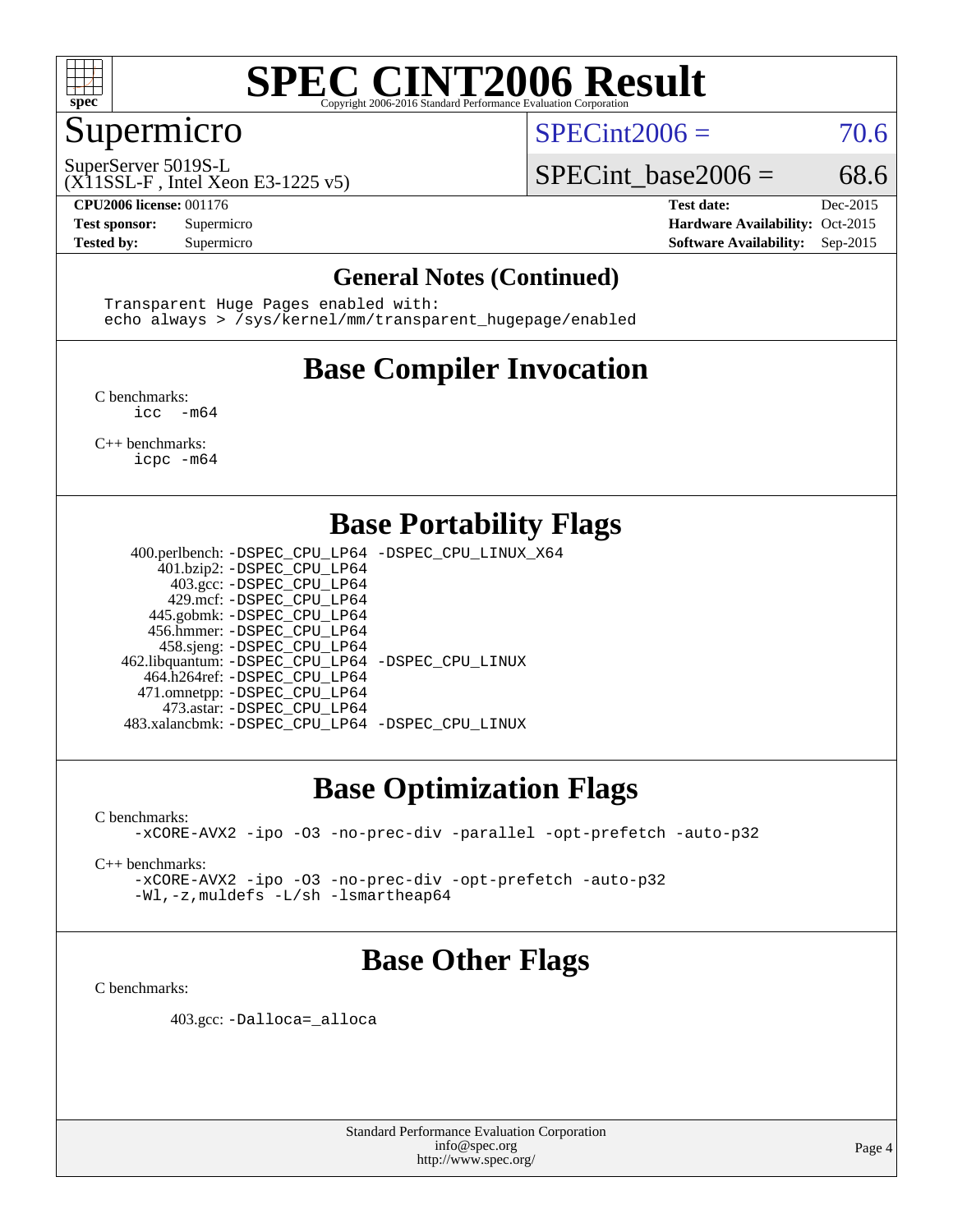

#### Supermicro

 $SPECint2006 = 70.6$  $SPECint2006 = 70.6$ 

(X11SSL-F , Intel Xeon E3-1225 v5) SuperServer 5019S-L

SPECint base2006 =  $68.6$ 

**[CPU2006 license:](http://www.spec.org/auto/cpu2006/Docs/result-fields.html#CPU2006license)** 001176 **[Test date:](http://www.spec.org/auto/cpu2006/Docs/result-fields.html#Testdate)** Dec-2015 **[Test sponsor:](http://www.spec.org/auto/cpu2006/Docs/result-fields.html#Testsponsor)** Supermicro Supermicro **[Hardware Availability:](http://www.spec.org/auto/cpu2006/Docs/result-fields.html#HardwareAvailability)** Oct-2015 **[Tested by:](http://www.spec.org/auto/cpu2006/Docs/result-fields.html#Testedby)** Supermicro **Supermicro [Software Availability:](http://www.spec.org/auto/cpu2006/Docs/result-fields.html#SoftwareAvailability)** Sep-2015

### **[Peak Compiler Invocation](http://www.spec.org/auto/cpu2006/Docs/result-fields.html#PeakCompilerInvocation)**

[C benchmarks \(except as noted below\)](http://www.spec.org/auto/cpu2006/Docs/result-fields.html#Cbenchmarksexceptasnotedbelow): [icc -m64](http://www.spec.org/cpu2006/results/res2016q1/cpu2006-20151223-38499.flags.html#user_CCpeak_intel_icc_64bit_f346026e86af2a669e726fe758c88044)

400.perlbench: [icc -m32 -L/opt/intel/compilers\\_and\\_libraries\\_2016/linux/compiler/lib/ia32\\_lin](http://www.spec.org/cpu2006/results/res2016q1/cpu2006-20151223-38499.flags.html#user_peakCCLD400_perlbench_intel_icc_e10256ba5924b668798078a321b0cb3f)

445.gobmk: [icc -m32 -L/opt/intel/compilers\\_and\\_libraries\\_2016/linux/compiler/lib/ia32\\_lin](http://www.spec.org/cpu2006/results/res2016q1/cpu2006-20151223-38499.flags.html#user_peakCCLD445_gobmk_intel_icc_e10256ba5924b668798078a321b0cb3f)

[C++ benchmarks \(except as noted below\):](http://www.spec.org/auto/cpu2006/Docs/result-fields.html#CXXbenchmarksexceptasnotedbelow)

[icpc -m32 -L/opt/intel/compilers\\_and\\_libraries\\_2016/linux/compiler/lib/ia32\\_lin](http://www.spec.org/cpu2006/results/res2016q1/cpu2006-20151223-38499.flags.html#user_CXXpeak_intel_icpc_b4f50a394bdb4597aa5879c16bc3f5c5)

473.astar: [icpc -m64](http://www.spec.org/cpu2006/results/res2016q1/cpu2006-20151223-38499.flags.html#user_peakCXXLD473_astar_intel_icpc_64bit_fc66a5337ce925472a5c54ad6a0de310)

#### **[Peak Portability Flags](http://www.spec.org/auto/cpu2006/Docs/result-fields.html#PeakPortabilityFlags)**

 400.perlbench: [-D\\_FILE\\_OFFSET\\_BITS=64](http://www.spec.org/cpu2006/results/res2016q1/cpu2006-20151223-38499.flags.html#user_peakPORTABILITY400_perlbench_file_offset_bits_64_438cf9856305ebd76870a2c6dc2689ab) [-DSPEC\\_CPU\\_LINUX\\_IA32](http://www.spec.org/cpu2006/results/res2016q1/cpu2006-20151223-38499.flags.html#b400.perlbench_peakCPORTABILITY_DSPEC_CPU_LINUX_IA32) 401.bzip2: [-DSPEC\\_CPU\\_LP64](http://www.spec.org/cpu2006/results/res2016q1/cpu2006-20151223-38499.flags.html#suite_peakPORTABILITY401_bzip2_DSPEC_CPU_LP64) 403.gcc: [-DSPEC\\_CPU\\_LP64](http://www.spec.org/cpu2006/results/res2016q1/cpu2006-20151223-38499.flags.html#suite_peakPORTABILITY403_gcc_DSPEC_CPU_LP64) 429.mcf: [-DSPEC\\_CPU\\_LP64](http://www.spec.org/cpu2006/results/res2016q1/cpu2006-20151223-38499.flags.html#suite_peakPORTABILITY429_mcf_DSPEC_CPU_LP64) 445.gobmk: [-D\\_FILE\\_OFFSET\\_BITS=64](http://www.spec.org/cpu2006/results/res2016q1/cpu2006-20151223-38499.flags.html#user_peakPORTABILITY445_gobmk_file_offset_bits_64_438cf9856305ebd76870a2c6dc2689ab) 456.hmmer: [-DSPEC\\_CPU\\_LP64](http://www.spec.org/cpu2006/results/res2016q1/cpu2006-20151223-38499.flags.html#suite_peakPORTABILITY456_hmmer_DSPEC_CPU_LP64) 458.sjeng: [-DSPEC\\_CPU\\_LP64](http://www.spec.org/cpu2006/results/res2016q1/cpu2006-20151223-38499.flags.html#suite_peakPORTABILITY458_sjeng_DSPEC_CPU_LP64) 462.libquantum: [-DSPEC\\_CPU\\_LP64](http://www.spec.org/cpu2006/results/res2016q1/cpu2006-20151223-38499.flags.html#suite_peakPORTABILITY462_libquantum_DSPEC_CPU_LP64) [-DSPEC\\_CPU\\_LINUX](http://www.spec.org/cpu2006/results/res2016q1/cpu2006-20151223-38499.flags.html#b462.libquantum_peakCPORTABILITY_DSPEC_CPU_LINUX) 464.h264ref: [-DSPEC\\_CPU\\_LP64](http://www.spec.org/cpu2006/results/res2016q1/cpu2006-20151223-38499.flags.html#suite_peakPORTABILITY464_h264ref_DSPEC_CPU_LP64) 471.omnetpp: [-D\\_FILE\\_OFFSET\\_BITS=64](http://www.spec.org/cpu2006/results/res2016q1/cpu2006-20151223-38499.flags.html#user_peakPORTABILITY471_omnetpp_file_offset_bits_64_438cf9856305ebd76870a2c6dc2689ab) 473.astar: [-DSPEC\\_CPU\\_LP64](http://www.spec.org/cpu2006/results/res2016q1/cpu2006-20151223-38499.flags.html#suite_peakPORTABILITY473_astar_DSPEC_CPU_LP64) 483.xalancbmk: [-D\\_FILE\\_OFFSET\\_BITS=64](http://www.spec.org/cpu2006/results/res2016q1/cpu2006-20151223-38499.flags.html#user_peakPORTABILITY483_xalancbmk_file_offset_bits_64_438cf9856305ebd76870a2c6dc2689ab) [-DSPEC\\_CPU\\_LINUX](http://www.spec.org/cpu2006/results/res2016q1/cpu2006-20151223-38499.flags.html#b483.xalancbmk_peakCXXPORTABILITY_DSPEC_CPU_LINUX)

### **[Peak Optimization Flags](http://www.spec.org/auto/cpu2006/Docs/result-fields.html#PeakOptimizationFlags)**

[C benchmarks](http://www.spec.org/auto/cpu2006/Docs/result-fields.html#Cbenchmarks):

```
 400.perlbench: -xCORE-AVX2(pass 2) -prof-gen:threadsafe(pass 1)
-no-prec-div(pass 2)-par-num-threads=1(pass 1) -prof-use(pass 2) -opt-prefetch
-ansi-alias
```
 401.bzip2: [-xCORE-AVX2](http://www.spec.org/cpu2006/results/res2016q1/cpu2006-20151223-38499.flags.html#user_peakPASS2_CFLAGSPASS2_LDCFLAGS401_bzip2_f-xAVX2_5f5fc0cbe2c9f62c816d3e45806c70d7)(pass 2) [-prof-gen:threadsafe](http://www.spec.org/cpu2006/results/res2016q1/cpu2006-20151223-38499.flags.html#user_peakPASS1_CFLAGSPASS1_LDCFLAGS401_bzip2_prof_gen_21a26eb79f378b550acd7bec9fe4467a)(pass 1)  $-i\text{po}(pass 2) -03(pass 2) -no-prec-div$  $-i\text{po}(pass 2) -03(pass 2) -no-prec-div$ [-par-num-threads=1](http://www.spec.org/cpu2006/results/res2016q1/cpu2006-20151223-38499.flags.html#user_peakPASS1_CFLAGSPASS1_LDCFLAGS401_bzip2_par_num_threads_786a6ff141b4e9e90432e998842df6c2)(pass 1) [-prof-use](http://www.spec.org/cpu2006/results/res2016q1/cpu2006-20151223-38499.flags.html#user_peakPASS2_CFLAGSPASS2_LDCFLAGS401_bzip2_prof_use_bccf7792157ff70d64e32fe3e1250b55)(pass 2) [-auto-ilp32](http://www.spec.org/cpu2006/results/res2016q1/cpu2006-20151223-38499.flags.html#user_peakCOPTIMIZE401_bzip2_f-auto-ilp32) [-opt-prefetch](http://www.spec.org/cpu2006/results/res2016q1/cpu2006-20151223-38499.flags.html#user_peakCOPTIMIZE401_bzip2_f-opt-prefetch) [-ansi-alias](http://www.spec.org/cpu2006/results/res2016q1/cpu2006-20151223-38499.flags.html#user_peakCOPTIMIZE401_bzip2_f-ansi-alias)

 403.gcc: [-xCORE-AVX2](http://www.spec.org/cpu2006/results/res2016q1/cpu2006-20151223-38499.flags.html#user_peakCOPTIMIZE403_gcc_f-xAVX2_5f5fc0cbe2c9f62c816d3e45806c70d7) [-ipo](http://www.spec.org/cpu2006/results/res2016q1/cpu2006-20151223-38499.flags.html#user_peakCOPTIMIZE403_gcc_f-ipo) [-O3](http://www.spec.org/cpu2006/results/res2016q1/cpu2006-20151223-38499.flags.html#user_peakCOPTIMIZE403_gcc_f-O3) [-no-prec-div](http://www.spec.org/cpu2006/results/res2016q1/cpu2006-20151223-38499.flags.html#user_peakCOPTIMIZE403_gcc_f-no-prec-div) [-inline-calloc](http://www.spec.org/cpu2006/results/res2016q1/cpu2006-20151223-38499.flags.html#user_peakCOPTIMIZE403_gcc_f-inline-calloc) [-opt-malloc-options=3](http://www.spec.org/cpu2006/results/res2016q1/cpu2006-20151223-38499.flags.html#user_peakCOPTIMIZE403_gcc_f-opt-malloc-options_13ab9b803cf986b4ee62f0a5998c2238) [-auto-ilp32](http://www.spec.org/cpu2006/results/res2016q1/cpu2006-20151223-38499.flags.html#user_peakCOPTIMIZE403_gcc_f-auto-ilp32)

 429.mcf: [-xCORE-AVX2](http://www.spec.org/cpu2006/results/res2016q1/cpu2006-20151223-38499.flags.html#user_peakCOPTIMIZE429_mcf_f-xAVX2_5f5fc0cbe2c9f62c816d3e45806c70d7) [-ipo](http://www.spec.org/cpu2006/results/res2016q1/cpu2006-20151223-38499.flags.html#user_peakCOPTIMIZE429_mcf_f-ipo) [-O3](http://www.spec.org/cpu2006/results/res2016q1/cpu2006-20151223-38499.flags.html#user_peakCOPTIMIZE429_mcf_f-O3) [-no-prec-div](http://www.spec.org/cpu2006/results/res2016q1/cpu2006-20151223-38499.flags.html#user_peakCOPTIMIZE429_mcf_f-no-prec-div) [-parallel](http://www.spec.org/cpu2006/results/res2016q1/cpu2006-20151223-38499.flags.html#user_peakCOPTIMIZE429_mcf_f-parallel) [-opt-prefetch](http://www.spec.org/cpu2006/results/res2016q1/cpu2006-20151223-38499.flags.html#user_peakCOPTIMIZE429_mcf_f-opt-prefetch) [-auto-p32](http://www.spec.org/cpu2006/results/res2016q1/cpu2006-20151223-38499.flags.html#user_peakCOPTIMIZE429_mcf_f-auto-p32)

Continued on next page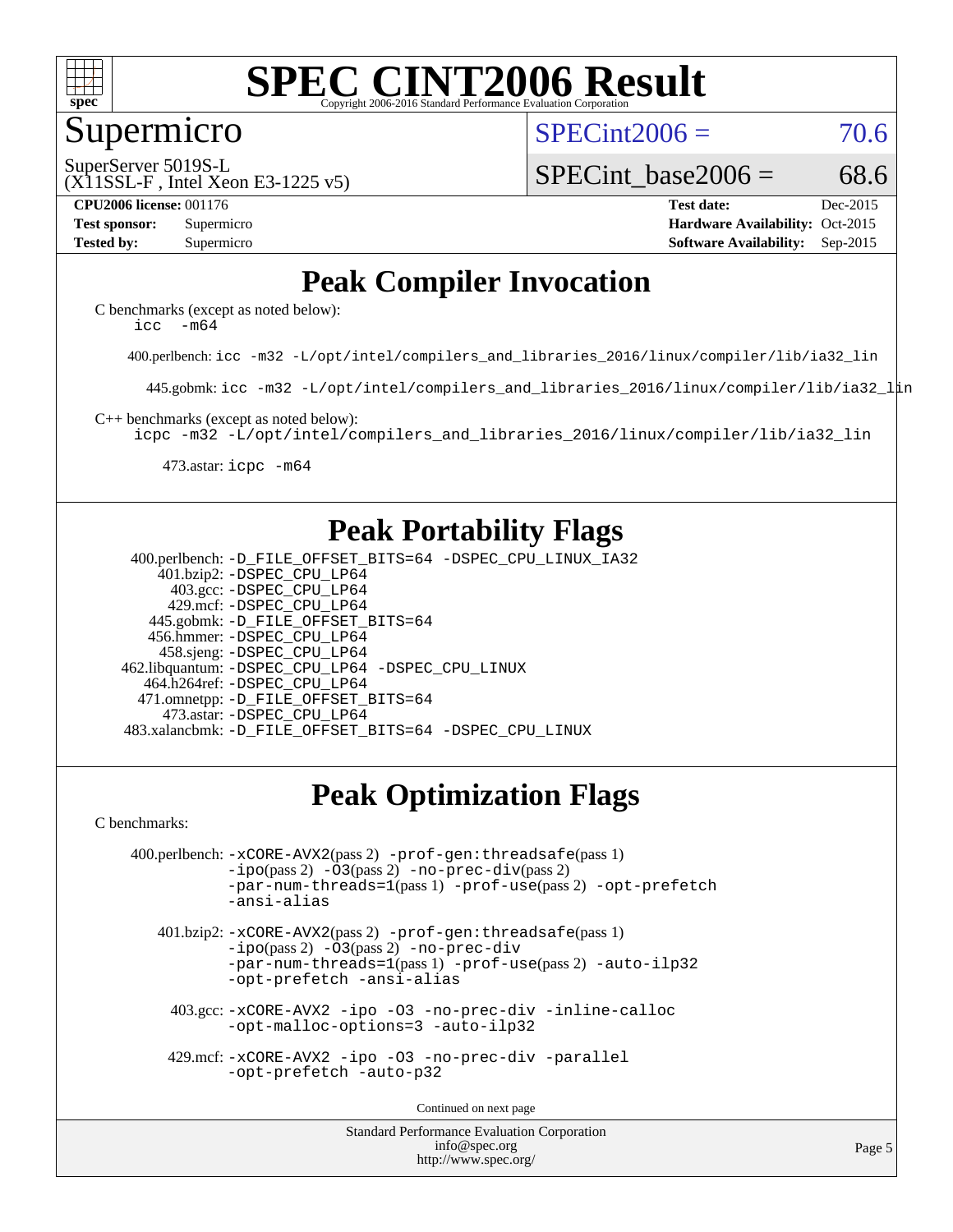

Supermicro

 $SPECint2006 = 70.6$  $SPECint2006 = 70.6$ 

(X11SSL-F , Intel Xeon E3-1225 v5) SuperServer 5019S-L

SPECint base2006 =  $68.6$ 

**[CPU2006 license:](http://www.spec.org/auto/cpu2006/Docs/result-fields.html#CPU2006license)** 001176 **[Test date:](http://www.spec.org/auto/cpu2006/Docs/result-fields.html#Testdate)** Dec-2015

| <b>Test sponsor:</b> | Supermicro |
|----------------------|------------|
| Tested by:           | Supermicro |

**[Hardware Availability:](http://www.spec.org/auto/cpu2006/Docs/result-fields.html#HardwareAvailability)** Oct-2015 **[Software Availability:](http://www.spec.org/auto/cpu2006/Docs/result-fields.html#SoftwareAvailability)** Sep-2015

## **[Peak Optimization Flags \(Continued\)](http://www.spec.org/auto/cpu2006/Docs/result-fields.html#PeakOptimizationFlags)**

 445.gobmk: [-xCORE-AVX2](http://www.spec.org/cpu2006/results/res2016q1/cpu2006-20151223-38499.flags.html#user_peakPASS2_CFLAGSPASS2_LDCFLAGS445_gobmk_f-xAVX2_5f5fc0cbe2c9f62c816d3e45806c70d7)(pass 2) [-prof-gen:threadsafe](http://www.spec.org/cpu2006/results/res2016q1/cpu2006-20151223-38499.flags.html#user_peakPASS1_CFLAGSPASS1_LDCFLAGS445_gobmk_prof_gen_21a26eb79f378b550acd7bec9fe4467a)(pass 1) [-prof-use](http://www.spec.org/cpu2006/results/res2016q1/cpu2006-20151223-38499.flags.html#user_peakPASS2_CFLAGSPASS2_LDCFLAGS445_gobmk_prof_use_bccf7792157ff70d64e32fe3e1250b55)(pass 2) [-par-num-threads=1](http://www.spec.org/cpu2006/results/res2016q1/cpu2006-20151223-38499.flags.html#user_peakPASS1_CFLAGSPASS1_LDCFLAGS445_gobmk_par_num_threads_786a6ff141b4e9e90432e998842df6c2)(pass 1) [-ansi-alias](http://www.spec.org/cpu2006/results/res2016q1/cpu2006-20151223-38499.flags.html#user_peakCOPTIMIZE445_gobmk_f-ansi-alias)

456.hmmer: basepeak = yes

 458.sjeng: [-xCORE-AVX2](http://www.spec.org/cpu2006/results/res2016q1/cpu2006-20151223-38499.flags.html#user_peakPASS2_CFLAGSPASS2_LDCFLAGS458_sjeng_f-xAVX2_5f5fc0cbe2c9f62c816d3e45806c70d7)(pass 2) [-prof-gen:threadsafe](http://www.spec.org/cpu2006/results/res2016q1/cpu2006-20151223-38499.flags.html#user_peakPASS1_CFLAGSPASS1_LDCFLAGS458_sjeng_prof_gen_21a26eb79f378b550acd7bec9fe4467a)(pass 1)  $-ipo(pass 2) -\overline{O3(pass 2)}$  $-ipo(pass 2) -\overline{O3(pass 2)}$  [-no-prec-div](http://www.spec.org/cpu2006/results/res2016q1/cpu2006-20151223-38499.flags.html#user_peakPASS2_CFLAGSPASS2_LDCFLAGS458_sjeng_f-no-prec-div)(pass 2) [-par-num-threads=1](http://www.spec.org/cpu2006/results/res2016q1/cpu2006-20151223-38499.flags.html#user_peakPASS1_CFLAGSPASS1_LDCFLAGS458_sjeng_par_num_threads_786a6ff141b4e9e90432e998842df6c2)(pass 1) [-prof-use](http://www.spec.org/cpu2006/results/res2016q1/cpu2006-20151223-38499.flags.html#user_peakPASS2_CFLAGSPASS2_LDCFLAGS458_sjeng_prof_use_bccf7792157ff70d64e32fe3e1250b55)(pass 2) [-unroll4](http://www.spec.org/cpu2006/results/res2016q1/cpu2006-20151223-38499.flags.html#user_peakCOPTIMIZE458_sjeng_f-unroll_4e5e4ed65b7fd20bdcd365bec371b81f)

 $462$ .libquantum: basepeak = yes

 $464.h264$ ref: basepeak = yes

[C++ benchmarks:](http://www.spec.org/auto/cpu2006/Docs/result-fields.html#CXXbenchmarks)

```
 471.omnetpp: -xCORE-AVX2(pass 2) -prof-gen:threadsafe(pass 1)
-i\text{po}(pass 2) -03(pass 2) -no-prec-div(pass 2)-par-num-threads=1(pass 1) -prof-use(pass 2)
-opt-ra-region-strategy=block -ansi-alias
-Wl,-z,muldefs -L/sh -lsmartheap
```
 473.astar: [-xCORE-AVX2](http://www.spec.org/cpu2006/results/res2016q1/cpu2006-20151223-38499.flags.html#user_peakCXXOPTIMIZE473_astar_f-xAVX2_5f5fc0cbe2c9f62c816d3e45806c70d7) [-ipo](http://www.spec.org/cpu2006/results/res2016q1/cpu2006-20151223-38499.flags.html#user_peakCXXOPTIMIZE473_astar_f-ipo) [-O3](http://www.spec.org/cpu2006/results/res2016q1/cpu2006-20151223-38499.flags.html#user_peakCXXOPTIMIZE473_astar_f-O3) [-no-prec-div](http://www.spec.org/cpu2006/results/res2016q1/cpu2006-20151223-38499.flags.html#user_peakCXXOPTIMIZE473_astar_f-no-prec-div) [-opt-prefetch](http://www.spec.org/cpu2006/results/res2016q1/cpu2006-20151223-38499.flags.html#user_peakCXXOPTIMIZE473_astar_f-opt-prefetch) [-auto-p32](http://www.spec.org/cpu2006/results/res2016q1/cpu2006-20151223-38499.flags.html#user_peakCXXOPTIMIZE473_astar_f-auto-p32) [-Wl,-z,muldefs](http://www.spec.org/cpu2006/results/res2016q1/cpu2006-20151223-38499.flags.html#user_peakEXTRA_LDFLAGS473_astar_link_force_multiple1_74079c344b956b9658436fd1b6dd3a8a) [-L/sh -lsmartheap64](http://www.spec.org/cpu2006/results/res2016q1/cpu2006-20151223-38499.flags.html#user_peakEXTRA_LIBS473_astar_SmartHeap64_ed4ef857ce90951921efb0d91eb88472)

 483.xalancbmk: [-xCORE-AVX2](http://www.spec.org/cpu2006/results/res2016q1/cpu2006-20151223-38499.flags.html#user_peakCXXOPTIMIZE483_xalancbmk_f-xAVX2_5f5fc0cbe2c9f62c816d3e45806c70d7) [-ipo](http://www.spec.org/cpu2006/results/res2016q1/cpu2006-20151223-38499.flags.html#user_peakCXXOPTIMIZE483_xalancbmk_f-ipo) [-O3](http://www.spec.org/cpu2006/results/res2016q1/cpu2006-20151223-38499.flags.html#user_peakCXXOPTIMIZE483_xalancbmk_f-O3) [-no-prec-div](http://www.spec.org/cpu2006/results/res2016q1/cpu2006-20151223-38499.flags.html#user_peakCXXOPTIMIZE483_xalancbmk_f-no-prec-div) [-opt-prefetch](http://www.spec.org/cpu2006/results/res2016q1/cpu2006-20151223-38499.flags.html#user_peakCXXOPTIMIZE483_xalancbmk_f-opt-prefetch) [-ansi-alias](http://www.spec.org/cpu2006/results/res2016q1/cpu2006-20151223-38499.flags.html#user_peakCXXOPTIMIZE483_xalancbmk_f-ansi-alias) [-Wl,-z,muldefs](http://www.spec.org/cpu2006/results/res2016q1/cpu2006-20151223-38499.flags.html#user_peakEXTRA_LDFLAGS483_xalancbmk_link_force_multiple1_74079c344b956b9658436fd1b6dd3a8a) [-L/sh -lsmartheap](http://www.spec.org/cpu2006/results/res2016q1/cpu2006-20151223-38499.flags.html#user_peakEXTRA_LIBS483_xalancbmk_SmartHeap_32f6c82aa1ed9c52345d30cf6e4a0499)

### **[Peak Other Flags](http://www.spec.org/auto/cpu2006/Docs/result-fields.html#PeakOtherFlags)**

[C benchmarks](http://www.spec.org/auto/cpu2006/Docs/result-fields.html#Cbenchmarks):

403.gcc: [-Dalloca=\\_alloca](http://www.spec.org/cpu2006/results/res2016q1/cpu2006-20151223-38499.flags.html#b403.gcc_peakEXTRA_CFLAGS_Dalloca_be3056838c12de2578596ca5467af7f3)

The flags files that were used to format this result can be browsed at <http://www.spec.org/cpu2006/flags/Intel-ic16.0-official-linux64.html>

<http://www.spec.org/cpu2006/flags/Supermicro-Platform-Settings-V1.2-revH.html>

You can also download the XML flags sources by saving the following links: <http://www.spec.org/cpu2006/flags/Intel-ic16.0-official-linux64.xml> <http://www.spec.org/cpu2006/flags/Supermicro-Platform-Settings-V1.2-revH.xml>